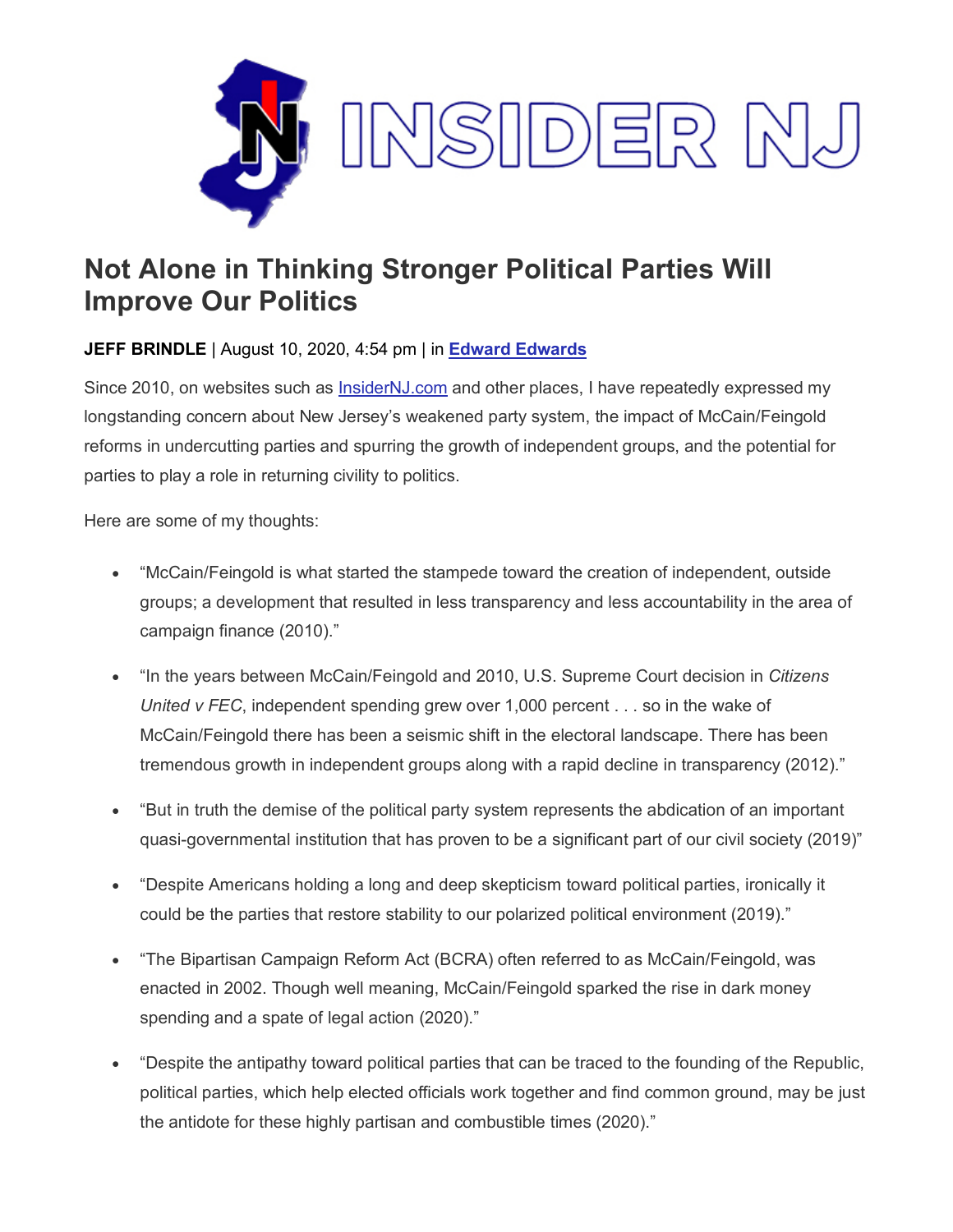While these concerns were set forth in my columns throughout the years, numerous others have and are expressing similar concerns in books, academic journals and online posts.

A recent post by Rick Hasen, Professor of Law and Political Science, University of California, discusses an article in the Election Law Journal by Richard Pildes, Constitutional Scholar at NYU Law.

Hasen stated, "this article assesses how the rise in contributions from organizations outside of political parties affects the unity or disunity of the party caucus in the Legislature. With highly polarized political parties, party fragmentation makes all the more difficult the building of effective governing coalitions."

In his own post, Pildes writes "for several years now, I have been arguing that political fragmentation within both parties is a major element in why government in America has become more difficult . . . I have also suggested, along with others, that the rise of outside money—starting with McCain/Feingold law . . . is one of the forces driving the fragmentation within parties."

A more extensive work by Pildes laid the foundation for his recent article and post. As part of the Ralph Gregory lecture at Yale Law School, Pildes previously presented an article published in the 2013-2014 edition of the Yale Law Journal. In it he wrote: "If the analysis is correct, stronger parties or parties stronger in certain dimension ironically might be the most effective vehicle for enabling the compromise and deals necessary to enable more effective governance despite partisan divide."

Professors Hasen and Pildes make important points about the connection between parties and good governance and their potential for the amelioration of the polarization in politics. Moreover, they allude to the role played by McCain/Feingold law in spurring the growth of independent groups.

As argued in numerous columns, a stronger party system can indeed help to soften the divisions that exist in our politics today. Disciplined political parties organize majorities in government that are crucial to governing. As long-standing institutions, political parties provide a training ground for leadership by allowing individuals to learn about the relationship between elections and governance, and to gain experience necessary for bringing people together on behalf of the public good.

Political parties also encourage leaders to work together, creating an environment that promotes compromise and establishment of majorities. Unlike independent groups, which often promote singleissue politics, parties organize the executive, legislative, and even judicial functions of government, thereby providing a means by which public policies can be enacted.

As Marjorie Randon Hershey writes in her book Party Politics in America . . . "virtually everything important in American politics is rooted in party politics. Political parties are the core of American democracy. . ."

In this spirit, the Election Law Enforcement Commission (ELEC) has made proposals for strengthening political parties including: